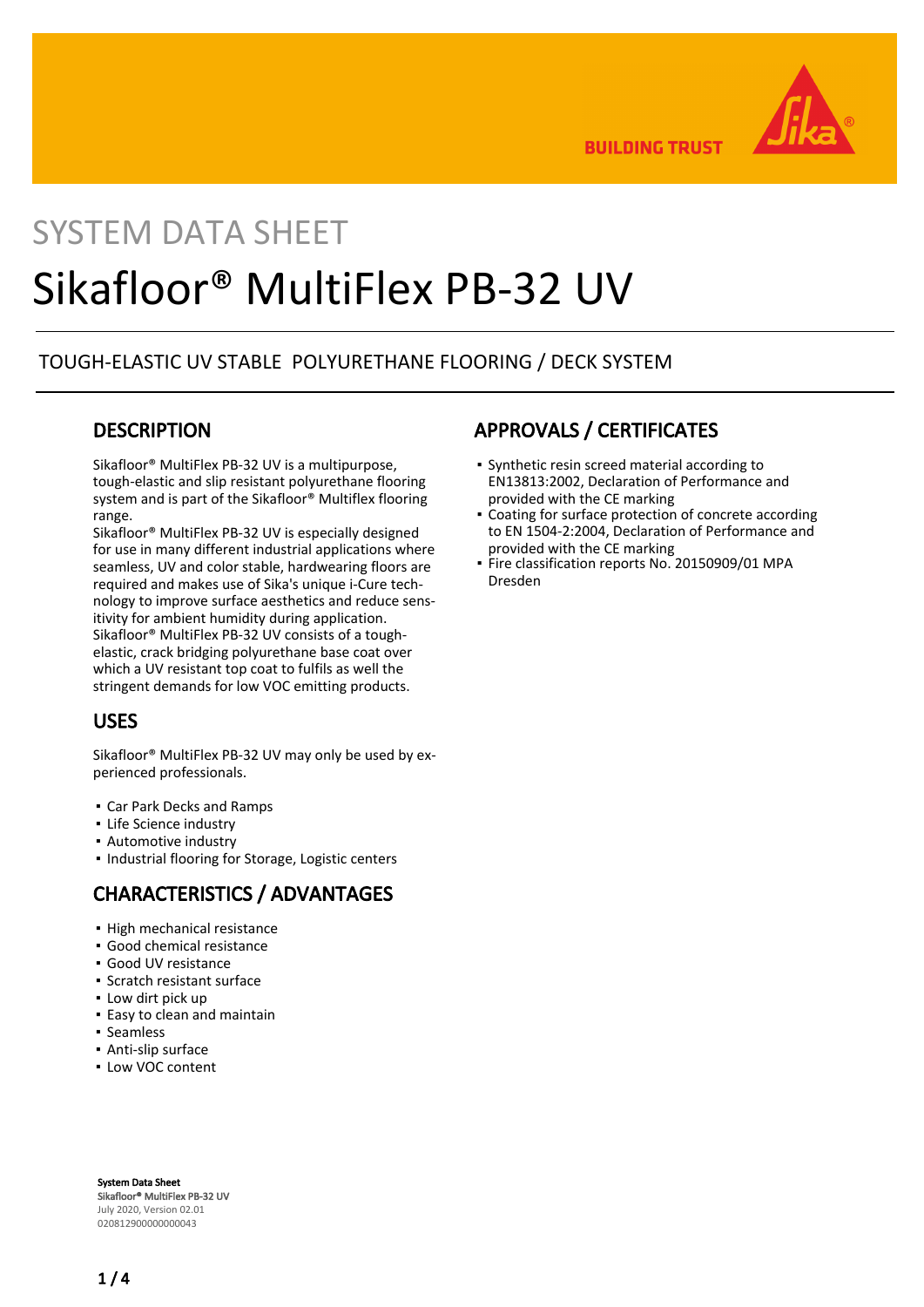System structure Sikafloor® MultiFlex PB-32 UV

|                          |                                         | 3<br>2<br>1                                                                                              |                                                                       |  |
|--------------------------|-----------------------------------------|----------------------------------------------------------------------------------------------------------|-----------------------------------------------------------------------|--|
|                          | Layer                                   | Product                                                                                                  | Consumption                                                           |  |
|                          | 1. Primer                               | Sikafloor®-160 or<br>Sikafloor®-161                                                                      | ~0.4 kg/m <sup>2</sup> /layer                                         |  |
|                          | 2. Base coat                            | Sikafloor®-377<br>(filled 1:0.4 with quartz<br>sand 0.1-0.3 mm)                                          | ~2.2 kg/m <sup>2 (1.5mm)</sup>                                        |  |
|                          |                                         | + Aggregate brodcast<br>$0.4 - 0.8$ mm                                                                   | $\frac{1}{2}$ -5.0 kg/m <sup>2</sup>                                  |  |
|                          | 3. First Seal Coat<br>4. Final Top Coat | Sikafloor®-377 Tinted<br>Sikafloor 359N                                                                  | $\overline{80.7 - 0.9 \text{ kg/m}^2}$<br>~0.2-0.25 kg/m <sup>2</sup> |  |
|                          | ity, substrate profile etc.             | Consumptions are theoretical and do not include any wastage or additional materials needed due to poros- |                                                                       |  |
| Composition              | Polyurethane                            |                                                                                                          |                                                                       |  |
| Appearance               |                                         | Slip resistant, matt finish                                                                              |                                                                       |  |
| Colour                   |                                         | Almost unlimited choice of colour shades.                                                                |                                                                       |  |
| <b>Nominal thickness</b> | $~\sim$ 3 mm                            |                                                                                                          |                                                                       |  |

### TECHNICAL INFORMATION

| <b>Shore D Hardness</b>    | (DIN 53505)<br>$^{\circ}$ 60 (7 days / 23 °C / 50 % r.h.)                                                                                                                           |                    |
|----------------------------|-------------------------------------------------------------------------------------------------------------------------------------------------------------------------------------|--------------------|
| <b>Abrasion resistance</b> | $^{\sim}$ 160 mg (CS 10/1000/1000)                                                                                                                                                  | (DIN 53109)        |
| Tensile strength           | $\degree$ 14 N/mm <sup>2</sup> (14 days / 23 $\degree$ C / 50 % r.h.)                                                                                                               | (DIN EN ISO 527-2) |
| Tensile adhesion strength  | $> 2.0$ N/mm <sup>2</sup>                                                                                                                                                           | (EN 13892-8)       |
| <b>Reaction to fire</b>    | Bfl-s1                                                                                                                                                                              | (EN 13501-1)       |
| <b>Chemical resistance</b> | Sikafloor <sup>®</sup> MultiFlex PB-32 UV always has to be sealed with Sikafloor <sup>®</sup> -359N<br>therefore, refer to the chemical resistance of Sikafloor <sup>®</sup> -359N. |                    |
| Skid / slip resistance     | R <sub>10</sub> / R <sub>11</sub>                                                                                                                                                   | (DIN 51130)        |

## APPLICATION INFORMATION

| <b>Product temperature</b> | +10 °C min. $/$ +30 °C max. |
|----------------------------|-----------------------------|
| Ambient air temperature    | +10 °C min. / +30 °C max.   |
| Relative air humidity      | 80 % max.                   |

System Data Sheet Sikafloor® MultiFlex PB-32 UV July 2020, Version 02.01 020812900000000043

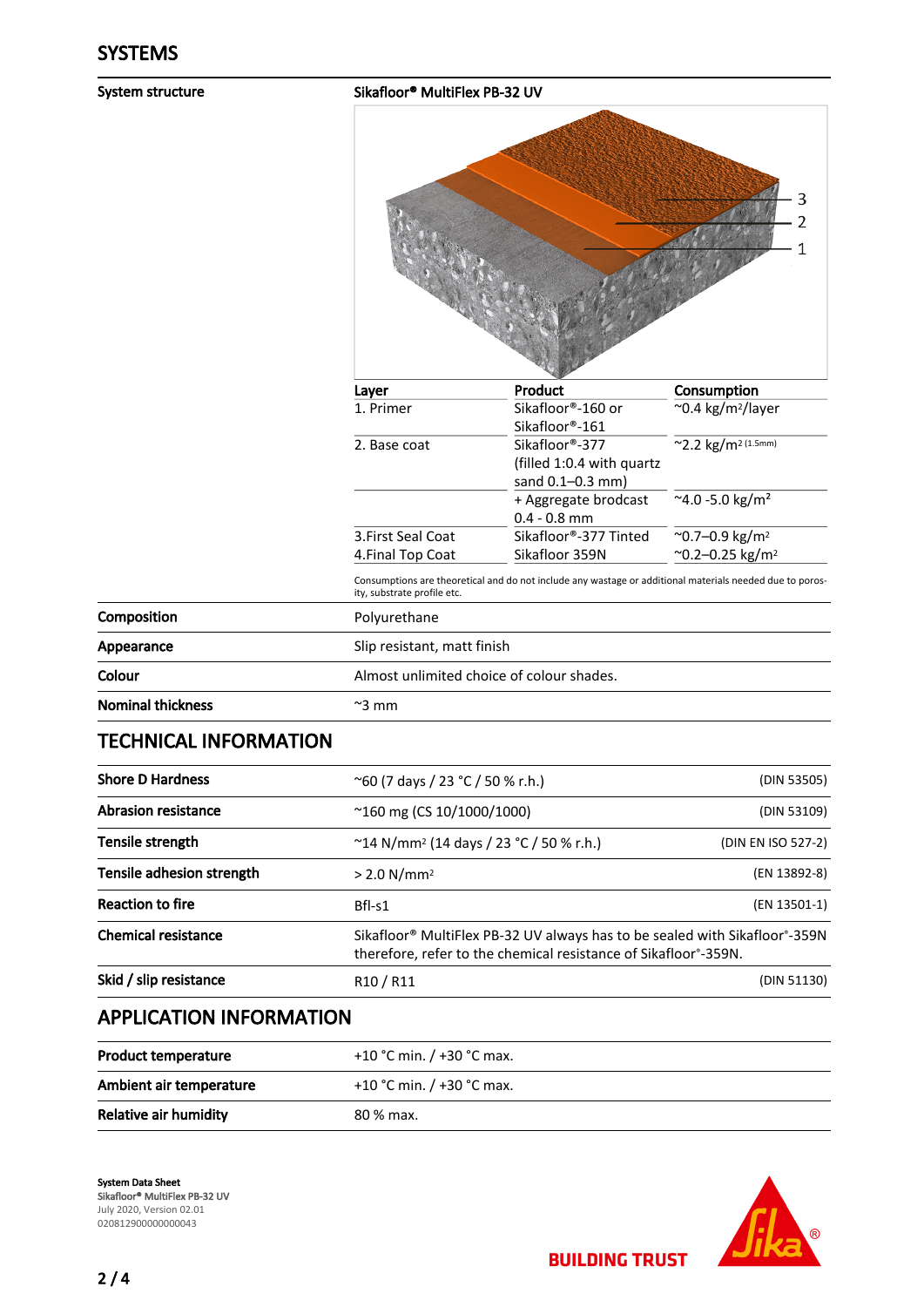| Dew point                     | floor finish                                                                                                                                                                                                                                                              | Beware of condensation!<br>The substrate and uncured floor must be at least 3 °C above dew point to<br>reduce the risk of condensation or other disturbance of the surface on the |                  |                   |
|-------------------------------|---------------------------------------------------------------------------------------------------------------------------------------------------------------------------------------------------------------------------------------------------------------------------|-----------------------------------------------------------------------------------------------------------------------------------------------------------------------------------|------------------|-------------------|
| Substrate temperature         | +10 °C min. $/$ +30 °C max.                                                                                                                                                                                                                                               |                                                                                                                                                                                   |                  |                   |
| Substrate moisture content    | Sikafloor <sup>®</sup> MultiFlex PB-32 UV can be installed on substrates with moisture<br>content of max. 4 % (checked by Tramex). The substrate needs to be visibly<br>dry and have adequate pull-off strength min 1.5 N/mm <sup>2</sup> . Check for rising<br>moisture. |                                                                                                                                                                                   |                  |                   |
| Applied product ready for use | Temperature                                                                                                                                                                                                                                                               | Foot traffic                                                                                                                                                                      | Light traffic    | <b>Full cure</b>  |
|                               | $+15 °C$                                                                                                                                                                                                                                                                  | $\approx$ 48 hours                                                                                                                                                                | $\approx$ 5 days | $\approx$ 10 days |
|                               | $+20 °C$                                                                                                                                                                                                                                                                  | $\approx$ 24 hours                                                                                                                                                                | $\approx$ 3 davs | $\sim$ 7 days     |
|                               | $+30 °C$                                                                                                                                                                                                                                                                  | $~\sim$ 16 hours                                                                                                                                                                  | $\approx$ 2 davs | $\approx$ 3 days  |

Note: Times are approximate and will be affected by changing ambient and substrate conditions

### PRODUCT INFORMATION

| Packaging                 | Please refer to the individual Product Data Sheets |
|---------------------------|----------------------------------------------------|
| <b>Shelf life</b>         | Please refer to the individual Product Data Sheets |
| <b>Storage conditions</b> | Please refer to the individual Product Data Sheets |

### SUBSTRATE QUALITY

The substate should meet the minimum requirments of 25mpa compressive and 1.5mpa minimum pull off value: Please refer to the Sika Work Method Statement: Evaluation and Preparation of Surfaces for Flooring Systems

#### SUBSTRATE PREPARATION

The concrete surface should be suitably prepared by Captive Shot Blasting or Diamond Grinding to acheive a CSP 3 then vacum cleaned to remove all dust and surface contaminates, all curing agents should be fully removed, Please refer to the Sika Work Method Statement:

Evaluation and Preparation of Surfaces for Flooring Systems. Reglets should be cut next to drains and live edge terminations

to ensure a secure and waterproof transition.

#### MIXING

Please refer to the Sika Work Method Statment: Mixing & Application of Flooring Systems: Please refer to individual Product Data Sheets for further information.

#### APPLICATION

1: Patching: Static cracks and surface defects should be repaired using SikaDur 33 Epoxy paste or other epoxy repair method subject to size and rectification required, all repairs should be finished smooth and flush with the concrete substrate: Please consult the Sika Technical Department for further details or informaiton.

2:. Priming: An evaluation should be conducted to determine if double priming maybe required, once priming is completed the surface should be completely

System Data Sheet Sikafloor® MultiFlex PB-32 UV July 2020, Version 02.01 020812900000000043

sealed with no presence of pinholes to ensure substrate outgassing does not continue in later applications. For ramps and falls extra broadcast material should be applied to slow the rate of flow for when wearing layer is to be applied.

Single Primer Applications : Mix and apply the Sikafloor 160 or 161 via a squeegee at the required thickness and back roll once applied to make even, Fill all pin holes and uneven surfaces, while still wet lightly broadcast the required washed and dried sand aggregate. Do not add thinners.

#### Double Primer Applications : 1st Application: Mix and apply Sikafloor 160 via a squeegee at the required thickness and back roll once

applied to make even. Fill all pin holes and uneven surfaces. 2nd Application: Mix and apply the Sikafloor 161, Sikafloor filler can be added to the Sikalfoor 161 at various addition rates to create a "Scratch Coat" mix.

3. Wearing Course: Mix the Full kit of Sikafloor 377 for 1 minute, then add between 7-10kg of Sikafloor filler and mix for a further 2 minutes (Addition rate is adjustable, subject to site and ambient conditions) apply with a V-Notch Squeegee to a minimum coverage of 1.5mm, a hand trowl can be used for edge, joint and drain, terminations, once installed a Spike Roller or 10- 12mm Nap paint roller should be used to even out the applied Sikafloor 377 to remove sgueegee marks and trowel edges to ensure a consistent and even coverage. Using Rounded Tip Spike Shoes, Broadcast the Sikafloor 377 with the Selected aggregate to refusal, there should be no glossy or bald spots.

Top Coats: NB: For best results the the application of top coats should be completed in 2 x applications, a sealer coat and final finish top coat, Sikafloor 377 Tinted can be used for the first sealer coat in order to keep costs down, with the final finish top coat of Sika-



**BUILDING TRUST**